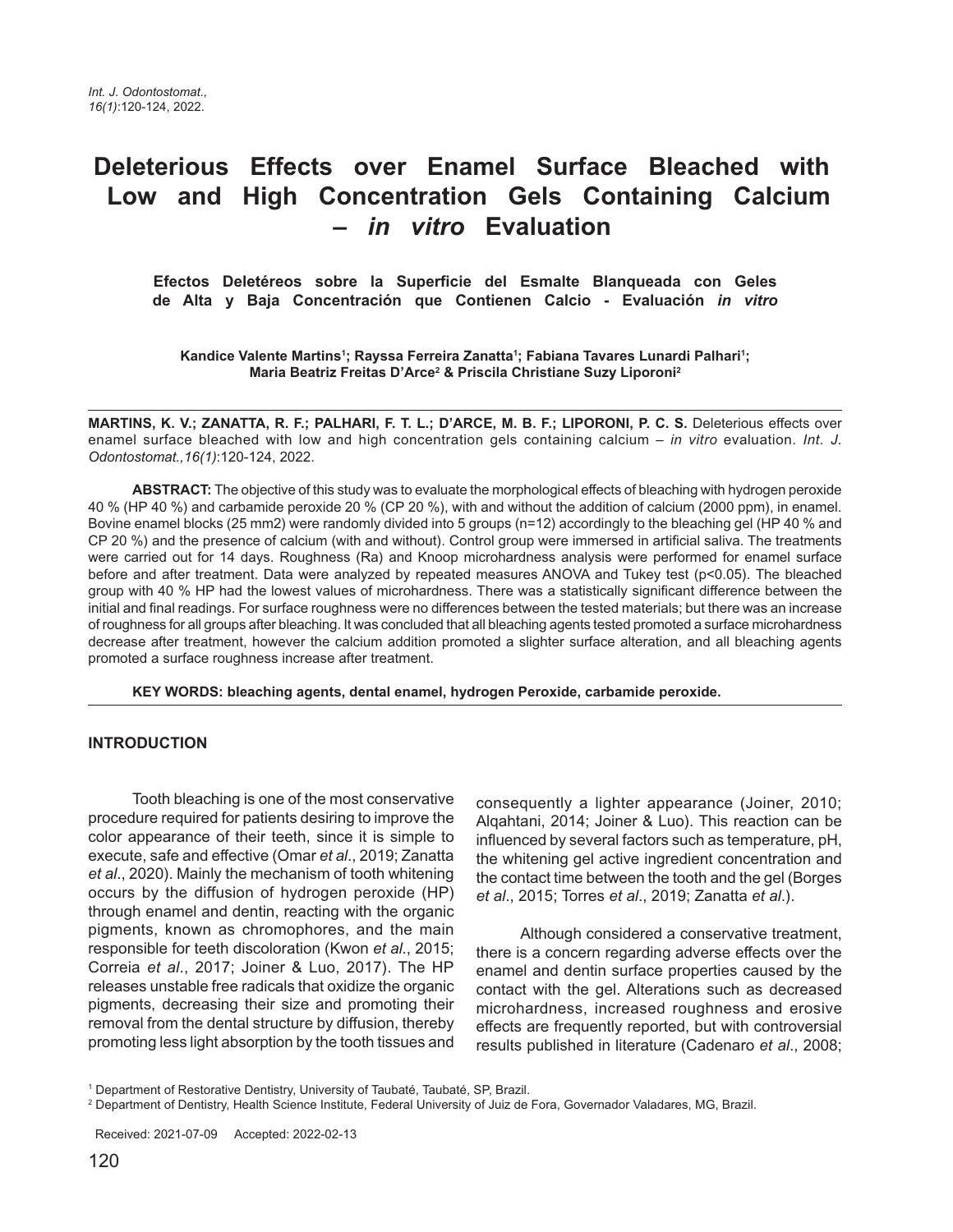Cavalli et al., 2011; Borges et al., 2012; Sa et al., 2013; Anaraki et al., 2015; Attia et al., 2015; Borges et al., 2015; Zeczkowski et al., 2015; Torres et al.). These adverse effects are modulated by the pH of the gels (some present acidic nature), the peroxide concentration, prolonged contact with tooth tissues and presence of calcium and fluoride salts. Therefore, in order to minimize these, elements such as calcium, fluoride, amorphous calcium phosphate (ACP), phosphopeptide casein - amorphous calcium phosphate (CPP-ACP) and hydroxyapatite (HA) have been added in the bleaching agents' composition, and tested regarding their ability to reduce surface alteration without interfering with the whitening effectiveness (Chen et al., 2008; Borges et al., 2009, 2011; Alexandrino et al., 2014; Coceska et al., 2016). The availability of high levels of calcium as a soluble salt leads to calcium and phosphate mineral precipitation over the enamel surface. The saliva protective action involves the remineralization potential also providing calcium and phosphate to the dental hard tissues, besides buffering capacity that avoids the pH decrease and further loss of mineral content (Jiang et al., 2008; Tschoppe et al., 2009; Borges et al., 2012, 2014a; Attia et al.).

Thus, the aim of the present study was to evaluate if the addition of calcium into high and low concentration of commercial peroxide gels reduces the harmful effects on enamel surface. The null hypothesis tested was that the addition of calcium to bleaching agents would not reduce the enamel microhardness or increase its roughness.

## **MATERIAL AND METHOD**

**Sample preparation.** This study was approved by the Animal Ethical Research Committee of the University of Taubate (protocol 006/15). Sixty sound bovine incisors were obtained in a slaughterhouse (Frigorífico Mondelli, Bauru, SP, Brazil). The teeth were immersed in a 0.1 % thymol solution (Byoformula Imp Exp, Sao Jose dos Campos, SP, Brazil) for 24 hours at room temperature for disinfection, and afterwards they were cleaned with pumice/water slurry and Robinson brush (Microdont, São Paulo, SP, Brazil).

From the bovine incisors, 60 enamel/dentin blocks with 5 x 5 mm (length x width) were obtained using a diamond disc (Microdont, São Paulo, SP, Brazil) coupled at a low-speed dental hand piece, under irrigation. The blocks were evaluated in a stereomicroscope (x20) and those with cracks or defects in the enamel surface were replaced.

The samples were then embedded in crystal polystyrene resin (Valglass Comercio e Industria Ltda, Sao Jose dos Campos, SP, Brazil) using a circular PVC mold with 20 x 20 mm (diameter x height), leaving the enamel face exposed. Then, the enamel was flattened and polished with sequential water-cooled silicon carbide paper (#320, #600, #1200, #2000 and #2500) (3M ESPE, St Paul, MN, USA) each for 30 s, using a circular polishing machine (Aropol E, Arotec, Cotia, SP, Brazil) with 200 rpm rotation, under constant water irrigation. Between each step, the samples were cleaned with distilled water for 10 min in an ultrasonic bath (Cristofoli, Campo Mourao, PR, Brazil) to remove any debris present over enamel surface.

The samples were stored in artificial saliva for two weeks, with daily changes (1.5mM Ca, 0.9mM P, 0.1 buffer solution of TRIS-Hydroxymethy-laminomethane, pH 7.0) (Byoformula Imp Exp, Sao Jose dos Campos, SP, Brazil), in order to standardize the enamel surface mineral condition before the beginning of the experiment.

**Baseline Knoop Surface Microhardness (KHN) and Roughness (Ra).** The initial Knoop surface microhardness (KHN0) of all samples were obtained using a microhardness tester (Digital Microdurometer HMV-2T, Shimadzu, Tokyo, Japan), with 50 g load for 15 s. Three indentations were made in the central part of the enamel, spaced 100 µm apart, and the KHN of each sample were defined by arithmetic mean. Samples with KHN ranging from 10 % of the mean hardness values of all samples were replaced.

After group division, the enamel roughness (Ra) was measured using a contact profilometer (Surftest SJ 301, Mitutoyo, Tokyo, Japan), and the Ra parameter was obtained with a 2  $\mu$ m diamond tip and a 0.25mm cutoff. Three readings were made on each enamel sample and values were averaged.

**Group Division.** After the KHN0 measurements the samples were stratified into 5 groups (n = 12), according with the bleaching gel tested: CP20 % - 20 % carbamide peroxide (Opalescence PF, Ultradent Products Inc, South Jordan, UT, USA) or HP 40 % - 40 % hydrogen peroxide (Opalescence Boost, Ultradent Products Inc, South Jordan, UT, USA); and the presence of calcium (with and without). The control group received no treatment and was kept only in artificial saliva. Figure 1 shows the chart of group division.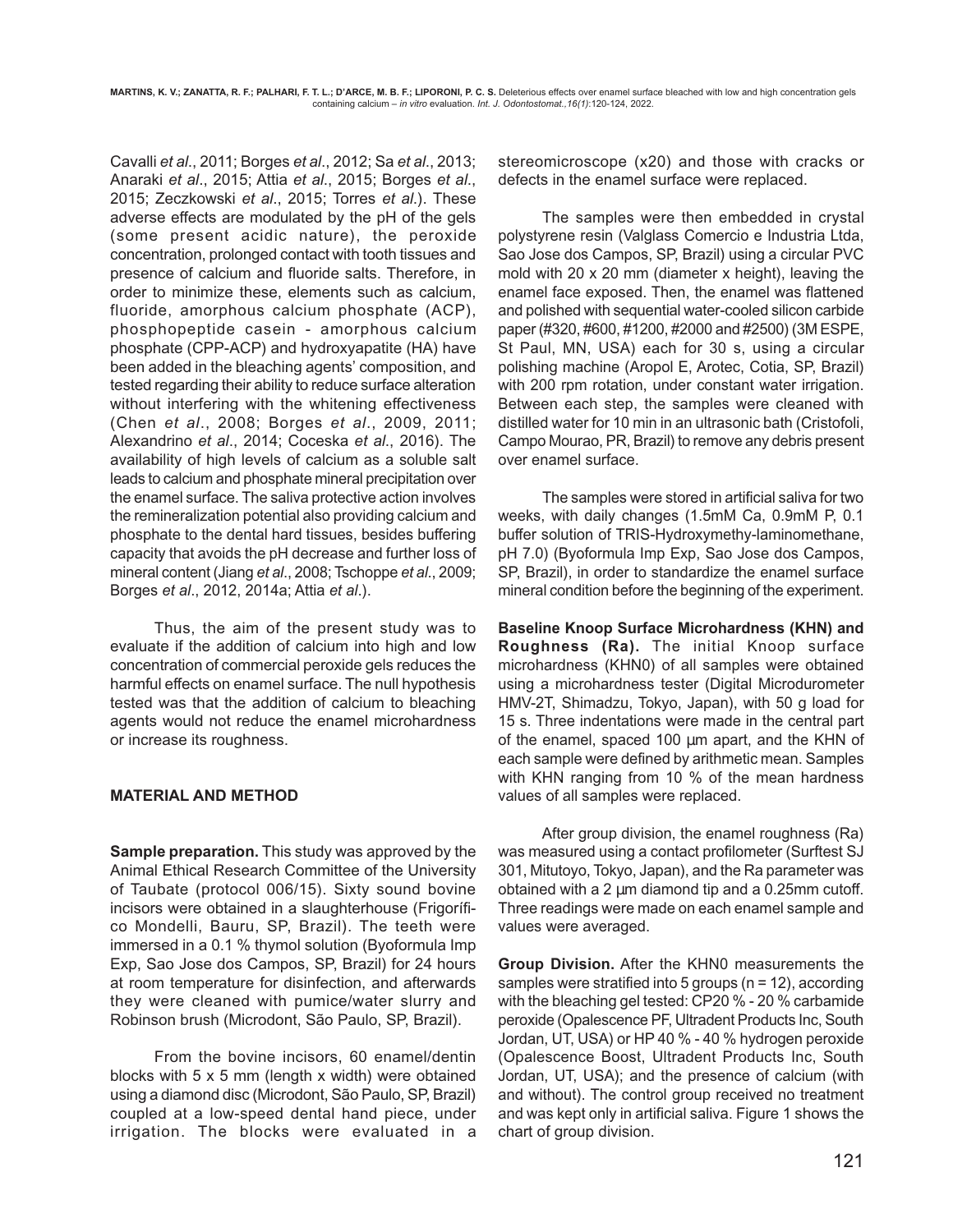**MARTINS, K. V.; ZANATTA, R. F.; PALHARI, F. T. L.; D'ARCE, M. B. F.; LIPORONI, P. C. S.** Deleterious effects over enamel surface bleached with low and high concentration gels containing calcium – in vitro evaluation. Int. J. Odontostomat.,16(1):120-124, 2022.



Fig. 1. Flow chart of group division.

**Bleaching treatment.** For the groups bleached, the bleaching gels were applied over the enamel surface (1 mm thickness) for 60 minutes for the groups treated with carbamide peroxide (CP20 %) and for 40 minutes for the groups treated with hydrogen peroxide (HP40 %) at 37º C. After this period, the gel was removed, and the samples were rinsed in running water, and individually stored in 10mL of artificial saliva (37 $^{\circ}$ C  $\pm$ 2ºC) until the next bleaching session. The bleaching treatments were performed during 14 days for the CP20 % groups, while for the HP40 %, two applications were made with interval of 7 days within each other.

For the groups treated with calcium, it was added 2000 ppm of calcium chloride  $(CaCl<sub>2</sub>)$  in the gel formulation of the respective group with manual stirring until salt dissolution. The mixture was made every day, immediate before use. At the end of treatments, the samples were kept immersed in artificial saliva for 7 days for color stability, then final microhardness and roughness were obtained as previously described.

**Statistical analysis.** The normal distribution of values was verified by Shapiro-Wilk test, and the microhardness and roughness data were subjected to the analysis of variance test (ANOVA) for repeated measures followed by Tukey test ( $a = 0.05$ ).

## **RESULTS**

The microhardness results were presented in Table I. The microhardness means showed that was a significant decrease between the initial (baseline) and final times for all tested materials, except for the control group. The group treated only with HP40 % showed the lowest surface microhardness means, but without difference among HP40 % + Ca and CP20 %. The other groups showed similar microhardness means differing only from the control group.

All experimental groups showed increased enamel roughness (Table II) when compared the initial (baseline) and final times, except control group (artificial saliva). There was no significant difference among bleaching agents tested and all differed from control group after treatment.

| Table I. Surface microhardness means. (Standard deviation of bovine enamel. |                              |                          |  |
|-----------------------------------------------------------------------------|------------------------------|--------------------------|--|
| Treatments                                                                  | Baseline (KHN <sub>0</sub> ) | Final (after bleaching)  |  |
| CP 20 %                                                                     | 243.43 (±19.3) aA            | 158.97 ( $\pm$ 17.4) bcB |  |
| CP 20 % + Ca                                                                | 243.07 (±23.7) aA            | 176.03 (±33.0) bB        |  |
| HP 40 %                                                                     | 242.73 (±14.4) aA            | 146.76 (±19.1) cB        |  |
| HP 40 % + Ca                                                                | 243.87 (±19.2) aA            | 168.33 (±12.6) bcB       |  |
| Saliva (control)                                                            | 242.57 (±26.9) aA            | 243.63 (±24.0) aA        |  |

Table I. Surface microhardness means. (Standard deviation of bovine enamel.

Means followed by different uppercase letters showed significant differences (p<0,001) for time. Means followed by different lowercase letters showed significant differences (p<0,001) for bleaching treatments.

Table II. Surface roughness means (SD) of bovine enamel.

| $\frac{1}{2}$    |                            |                            |
|------------------|----------------------------|----------------------------|
| Treatments       | <b>Baseline</b>            | Final (after bleaching)    |
| CP 20 %          | $0.063$ ( $\pm 0.017$ ) aB | $0.123$ (±0.042) aA        |
| CP 20 % +Ca      | $0.063$ ( $\pm 0.019$ ) aB | $0.100$ ( $\pm 0.019$ ) aA |
| HP 40 %          | $0.064$ ( $\pm 0.014$ ) aB | $0.111$ ( $\pm 0.037$ ) aA |
| HP 40 % +Ca      | $0.061$ ( $\pm 0.015$ ) aB | $0.109$ ( $\pm 0.027$ ) aA |
| Saliva (control) | $0.061$ ( $\pm 0.014$ ) aA | $0.060$ (±0.012) bA        |

Means followed by different uppercase letters showed significant differences (p<0,001) for time. Means followed by different lowercase letters showed significant differences (p<0,001) for bleaching treatments.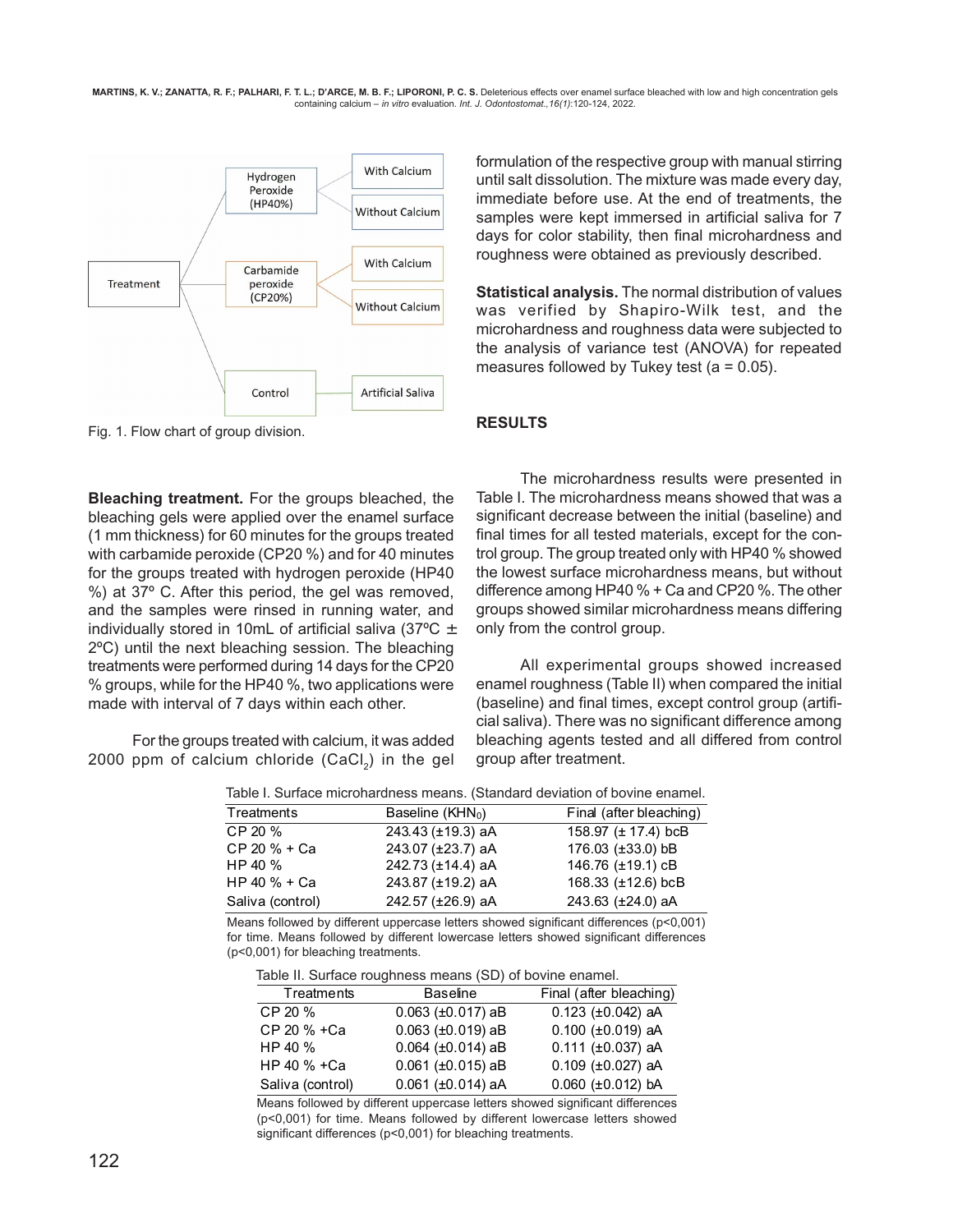## **DISCUSSION**

The null hypothesis was not accepted since there was alterations at surface microhardness and roughness after bleaching procedures. Although previous studies suggested adverse effects on dental structures, such as decreased wear resistance, increased surface roughness, decreased microhardness values and morphological changes immediately after tooth whitening (Lewinstein et al., 2004; Basting et al., 2007; Borges et al., 2014b) these results are still conflicted.

The enamel microhardness values reduction indicated that bleaching treatments promoted mineral loss content, and this loss was not related to the gel concentration. Our study corroborated with this hypothesis since the bleached enamel with 40 % hydrogen peroxide had the lowest microhardness values, being similar to the gel associated with calcium, and also with the 20 %CP gel without calcium. In all of these groups the reduction of microhardness was higher than 20 %, which is the maximum acceptable by ISO 28399 for safety (Torres et al.). The presence of calcium was effective only for the 20 %CP, promoting lower microhardness reduction compared with 40 %HP, however still greater than the control group. The idea of adding calcium to the gels remains over the fact that the hydroxyapatite from enamel and dentin are based on calcium and phosphate, therefore when in contact with an undersaturated gels, its dissolution may occur. However, when in contact with supersaturated solutions, mineral precipitation or remineralization can happen (Borges et al., 2014b; Torres et al.). The results of our study indicated that the addition of 2000 ppm co calcium chloride was not effective to prevent enamel microhardness reduction, corroborating with previous studies (Rauen et al., 2015; Torres et al.). The concentration tested might be lower to promote the mineral deposition but was chosen to maintain the gel viscosity.

For the surface roughness results, all tested groups showed an increase surface roughness, regardless calcium was added or not, in bleaching agent composition. Only the control group immersed in artificial saliva showed the same roughness values after final evaluation. The whitening process occurs through an oxidation reaction of its active ingredient, carbamide or hydrogen peroxides, leading to oxygen release which consequently promotes tooth bleaching. In the course of this process, larger molecular organic

chains were cleaved into smaller ones, and this process leads to several chemical changes and promotes surface roughness increase. However, this process is temporary and can be reversed by saliva remineralizing action, so it is not considered a harmful enamel effect. Thus, our study corroborated with Attia et al., but this condition is considered reversible after the remineralization processes. The effects of calcium may support the remineralization process, reducing bleaching agent deleterious effects on enamel surface.

Based on the methodology employed in this study, it can be concluded that all bleaching agents tested promoted a surface microhardness decrease after treatment, however the calcium addition promoted a slighter surface alteration, and all bleaching agents promoted a surface roughness increase after treatment.

**MARTINS, K. V.; ZANATTA, R. F.; PALHARI, F. T. L.; D'ARCE, M. B. F.; LIPORONI, P. C. S.** Efectos deletéreos sobre la superficie del esmalte blanqueada con geles de alta y baja concentración que contienen calcio - evaluación in vitro. Int. J. Odontostomat. 16(1):120-124, 2022.

**RESUMEN:** El objetivo de este trabajo fue evaluar los efectos morfológicos del blanqueamiento con peróxido de hidrógeno 40 % (HP 40 %) y peróxido de carbamida 20 % (CP 20 %), con y sin calcio (2000 ppm), en el esmalte. Para este efecto se dividieron aleatoriamente bloques de esmalte bovino (25 mm<sup>2</sup>) en 5 grupos (n = 12) de acuerdo con el gel blanqueador (HP 40 % y CP 20 %) y la presencia de calcio (con y sin). El grupo de control se sumergió en saliva artificial. Los tratamientos se llevaron a cabo durante 14 días. Se realizaron análisis de rugosidad (Ra) y microdureza Knoop para la superficie del esmalte antes y después del tratamiento. Los datos fueron analizados mediante ANOVA de medidas repetidas y prueba de Tukey (p <0,05). El grupo blanqueado con 40 % de HP tuvo los valores más bajos de microdureza. Hubo una diferencia estadísticamente significativa entre el resultado inicial y final. Para la rugosidad de la superficie no hubo diferencias entre los materiales probados; pero hubo un aumento de rugosidad en todos los grupos después del blanqueo. Se concluyó que todos los agentes blanqueadores probados promovieron una disminución de la microdureza superficial después del tratamiento, sin embargo, la adición de calcio promovió una alteración superficial más leve y todos los agentes blanqueadores promovieron un aumento de la rugosidad superficial después del tratamiento.

**PALABRAS CLAVE: agentes blanqueadores, esmalte dental, peróxido de hidrógeno, peróxido de carbamida.**